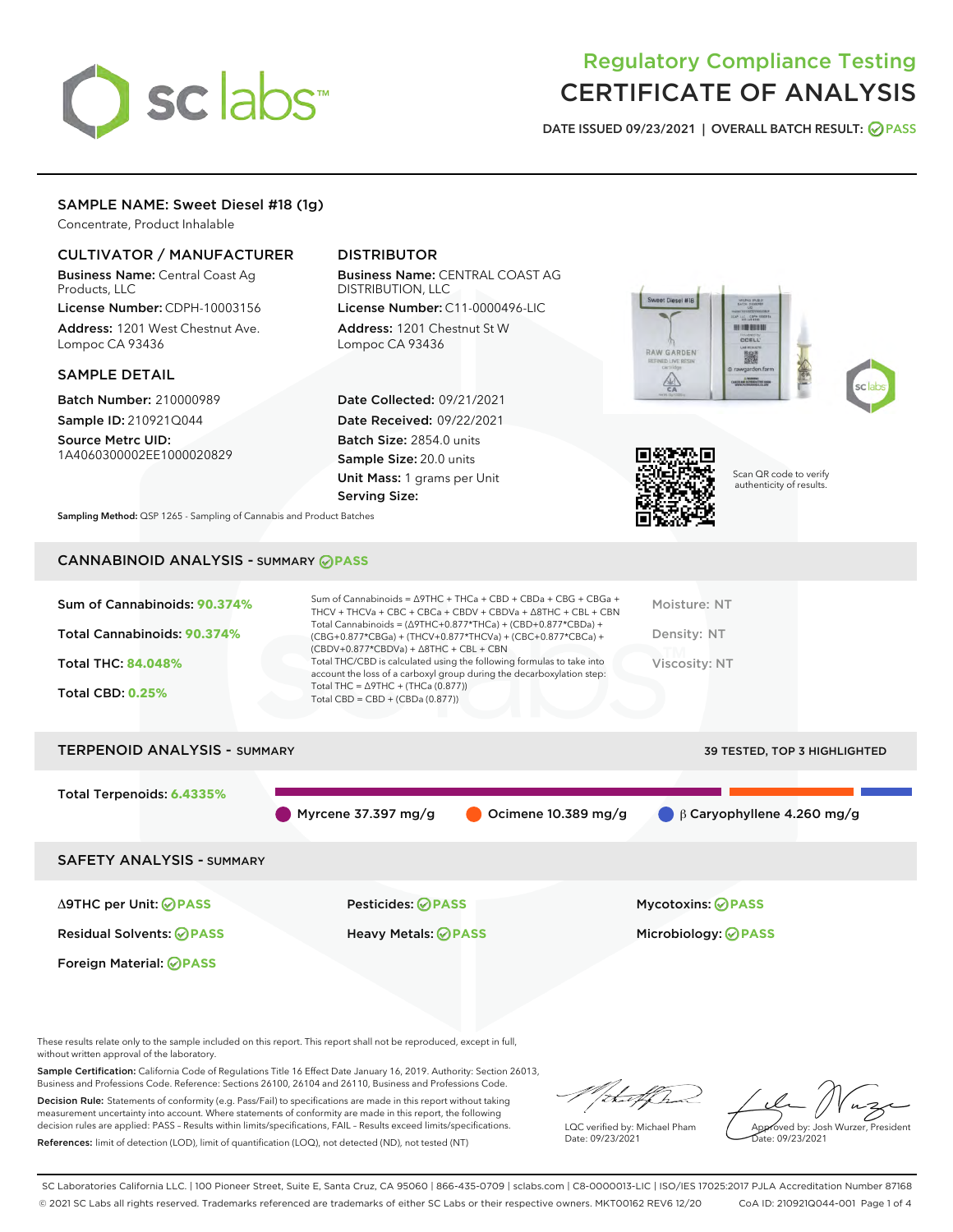



SWEET DIESEL #18 (1G) | DATE ISSUED 09/23/2021 | OVERALL BATCH RESULT: 2 PASS

#### CANNABINOID TEST RESULTS - 09/22/2021 2 PASS

Tested by high-performance liquid chromatography with diode-array detection (HPLC-DAD). **Method:** QSP 1157 - Analysis of Cannabinoids by HPLC-DAD

#### TOTAL CANNABINOIDS: **90.374%**

Total Cannabinoids (Total THC) + (Total CBD) + (Total CBG) + (Total THCV) + (Total CBC) + (Total CBDV) + ∆8THC + CBL + CBN

TOTAL THC: **84.048%** Total THC (∆9THC+0.877\*THCa)

TOTAL CBD: **0.25%**

Total CBD (CBD+0.877\*CBDa)

TOTAL CBG: 5.116% Total CBG (CBG+0.877\*CBGa)

TOTAL THCV: 0.55% Total THCV (THCV+0.877\*THCVa)

TOTAL CBC: ND Total CBC (CBC+0.877\*CBCa)

TOTAL CBDV: ND Total CBDV (CBDV+0.877\*CBDVa)

| <b>COMPOUND</b>  | LOD/LOQ<br>(mg/g)          | <b>MEASUREMENT</b><br><b>UNCERTAINTY</b><br>(mg/g) | <b>RESULT</b><br>(mg/g) | <b>RESULT</b><br>(%) |
|------------------|----------------------------|----------------------------------------------------|-------------------------|----------------------|
| <b>A9THC</b>     | 0.06 / 0.26                | ±28.913                                            | 840.48                  | 84.048               |
| <b>CBG</b>       | 0.06/0.19                  | ±2.016                                             | 51.16                   | 5.116                |
| <b>THCV</b>      | 0.1 / 0.2                  | $\pm 0.27$                                         | 5.5                     | 0.55                 |
| <b>CBN</b>       | 0.1/0.3                    | ±0.17                                              | 2.6                     | 0.26                 |
| <b>CBD</b>       | 0.07/0.29                  | ±0.116                                             | 2.50                    | 0.250                |
| $\triangle$ 8THC | 0.1/0.4                    | ±0.12                                              | 1.5                     | 0.15                 |
| <b>THCa</b>      | 0.05/0.14                  | N/A                                                | <b>ND</b>               | <b>ND</b>            |
| <b>THCVa</b>     | 0.07/0.20                  | N/A                                                | <b>ND</b>               | <b>ND</b>            |
| <b>CBDa</b>      | 0.02/0.19                  | N/A                                                | <b>ND</b>               | <b>ND</b>            |
| <b>CBDV</b>      | 0.04 / 0.15                | N/A                                                | <b>ND</b>               | <b>ND</b>            |
| <b>CBDVa</b>     | 0.03/0.53                  | N/A                                                | <b>ND</b>               | <b>ND</b>            |
| <b>CBGa</b>      | 0.1 / 0.2                  | N/A                                                | <b>ND</b>               | <b>ND</b>            |
| <b>CBL</b>       | 0.06 / 0.24                | N/A                                                | <b>ND</b>               | <b>ND</b>            |
| <b>CBC</b>       | 0.2 / 0.5                  | N/A                                                | <b>ND</b>               | <b>ND</b>            |
| <b>CBCa</b>      | 0.07 / 0.28                | N/A                                                | <b>ND</b>               | <b>ND</b>            |
|                  | <b>SUM OF CANNABINOIDS</b> |                                                    | 903.74 mg/g             | 90.374%              |

#### **UNIT MASS: 1 grams per Unit**

| ∆9THC per Unit                                                                            | 1120 per-package limit | 840.48 mg/unit<br><b>PASS</b> |  |  |  |  |
|-------------------------------------------------------------------------------------------|------------------------|-------------------------------|--|--|--|--|
| <b>Total THC per Unit</b>                                                                 |                        | 840.48 mg/unit                |  |  |  |  |
| <b>CBD per Unit</b>                                                                       |                        | $2.50$ mg/unit                |  |  |  |  |
| <b>Total CBD per Unit</b>                                                                 |                        | $2.50$ mg/unit                |  |  |  |  |
| Sum of Cannabinoids<br>per Unit                                                           |                        | 903.74 mg/unit                |  |  |  |  |
| <b>Total Cannabinoids</b><br>per Unit                                                     |                        | 903.74 mg/unit                |  |  |  |  |
| <b>MOISTURE TEST RESULT</b><br><b>DENSITY TEST RESULT</b><br><b>VISCOSITY TEST RESULT</b> |                        |                               |  |  |  |  |

Not Tested

Not Tested

Not Tested

#### TERPENOID TEST RESULTS - 09/23/2021

Terpene analysis utilizing gas chromatography-flame ionization detection (GC-FID). **Method:** QSP 1192 - Analysis of Terpenoids by GC-FID

| <b>COMPOUND</b>         | LOD/LOQ<br>(mg/g) | <b>MEASUREMENT</b><br><b>UNCERTAINTY</b><br>(mg/g) | <b>RESULT</b><br>(mg/g)                          | <b>RESULT</b><br>(%) |
|-------------------------|-------------------|----------------------------------------------------|--------------------------------------------------|----------------------|
| <b>Myrcene</b>          | 0.008 / 0.025     | ±0.4824                                            | 37.397                                           | 3.7397               |
| Ocimene                 | 0.011 / 0.038     | ±0.3335                                            | 10.389                                           | 1.0389               |
| $\beta$ Caryophyllene   | 0.004 / 0.012     | ±0.1517                                            | 4.260                                            | 0.4260               |
| Limonene                | 0.005 / 0.016     | ±0.0594                                            | 4.157                                            | 0.4157               |
| $\alpha$ Pinene         | 0.005 / 0.017     | ±0.0151                                            | 1.757                                            | 0.1757               |
| Linalool                | 0.009/0.032       | ±0.0544                                            | 1.432                                            | 0.1432               |
| $\alpha$ Humulene       | 0.009 / 0.029     | ±0.0402                                            | 1.253                                            | 0.1253               |
| $\beta$ Pinene          | 0.004 / 0.014     | ±0.0138                                            | 1.202                                            | 0.1202               |
| trans-ß-Farnesene       | 0.008 / 0.025     | ±0.0421                                            | 1.185                                            | 0.1185               |
| <b>Terpineol</b>        | 0.016 / 0.055     | ±0.0358                                            | 0.583                                            | 0.0583               |
| Fenchol                 | 0.010 / 0.034     | ±0.0069                                            | 0.178                                            | 0.0178               |
| Nerolidol               | 0.009 / 0.028     | ±0.0101                                            | 0.161                                            | 0.0161               |
| Camphene                | 0.005 / 0.015     | ±0.0012                                            | 0.105                                            | 0.0105               |
| <b>Borneol</b>          | 0.005 / 0.016     | ±0.0033                                            | 0.079                                            | 0.0079               |
| Terpinolene             | 0.008 / 0.026     | ±0.0013                                            | 0.061                                            | 0.0061               |
| $\alpha$ Bisabolol      | 0.008 / 0.026     | ±0.0026                                            | 0.049                                            | 0.0049               |
| Valencene               | 0.009 / 0.030     | ±0.0028                                            | 0.040                                            | 0.0040               |
| Citronellol             | 0.003 / 0.010     | ±0.0019                                            | 0.038                                            | 0.0038               |
| Geraniol                | 0.002 / 0.007     | ±0.0004                                            | 0.009                                            | 0.0009               |
| $\gamma$ Terpinene      | 0.006 / 0.018     | N/A                                                | <loq< th=""><th><loq< th=""></loq<></th></loq<>  | <loq< th=""></loq<>  |
| Sabinene Hydrate        | 0.006 / 0.022     | N/A                                                | <loq< th=""><th><loq< th=""></loq<></th></loq<>  | <loq< th=""></loq<>  |
| Fenchone                | 0.009 / 0.028     | N/A                                                | <loq< th=""><th><math>&lt;</math>LOQ</th></loq<> | $<$ LOQ              |
| Nerol                   | 0.003 / 0.011     | N/A                                                | $<$ LOQ                                          | <loq< th=""></loq<>  |
| Caryophyllene<br>Oxide  | 0.010 / 0.033     | N/A                                                | <loq< th=""><th><loq< th=""></loq<></th></loq<>  | <loq< th=""></loq<>  |
| Sabinene                | 0.004 / 0.014     | N/A                                                | <b>ND</b>                                        | <b>ND</b>            |
| $\alpha$ Phellandrene   | 0.006 / 0.020     | N/A                                                | ND                                               | ND                   |
| 3 Carene                | 0.005 / 0.018     | N/A                                                | ND                                               | <b>ND</b>            |
| $\alpha$ Terpinene      | 0.005 / 0.017     | N/A                                                | ND                                               | <b>ND</b>            |
| p-Cymene                | 0.005 / 0.016     | N/A                                                | ND                                               | ND                   |
| Eucalyptol              | 0.006 / 0.018     | N/A                                                | <b>ND</b>                                        | <b>ND</b>            |
| (-)-Isopulegol          | 0.005 / 0.016     | N/A                                                | ND                                               | ND                   |
| Camphor                 | 0.006 / 0.019     | N/A                                                | <b>ND</b>                                        | <b>ND</b>            |
| Isoborneol              | 0.004 / 0.012     | N/A                                                | <b>ND</b>                                        | ND                   |
| Menthol                 | 0.008 / 0.025     | N/A                                                | ND                                               | <b>ND</b>            |
| R-(+)-Pulegone          | 0.003 / 0.011     | N/A                                                | ND                                               | ND                   |
| <b>Geranyl Acetate</b>  | 0.004 / 0.014     | N/A                                                | <b>ND</b>                                        | ND                   |
| $\alpha$ Cedrene        | 0.005 / 0.016     | N/A                                                | ND                                               | <b>ND</b>            |
| Guaiol                  | 0.009 / 0.030     | N/A                                                | <b>ND</b>                                        | ND                   |
| Cedrol                  | 0.008 / 0.027     | N/A                                                | <b>ND</b>                                        | ND                   |
| <b>TOTAL TERPENOIDS</b> |                   |                                                    | 64.335 mg/g                                      | 6.4335%              |

SC Laboratories California LLC. | 100 Pioneer Street, Suite E, Santa Cruz, CA 95060 | 866-435-0709 | sclabs.com | C8-0000013-LIC | ISO/IES 17025:2017 PJLA Accreditation Number 87168 © 2021 SC Labs all rights reserved. Trademarks referenced are trademarks of either SC Labs or their respective owners. MKT00162 REV6 12/20 CoA ID: 210921Q044-001 Page 2 of 4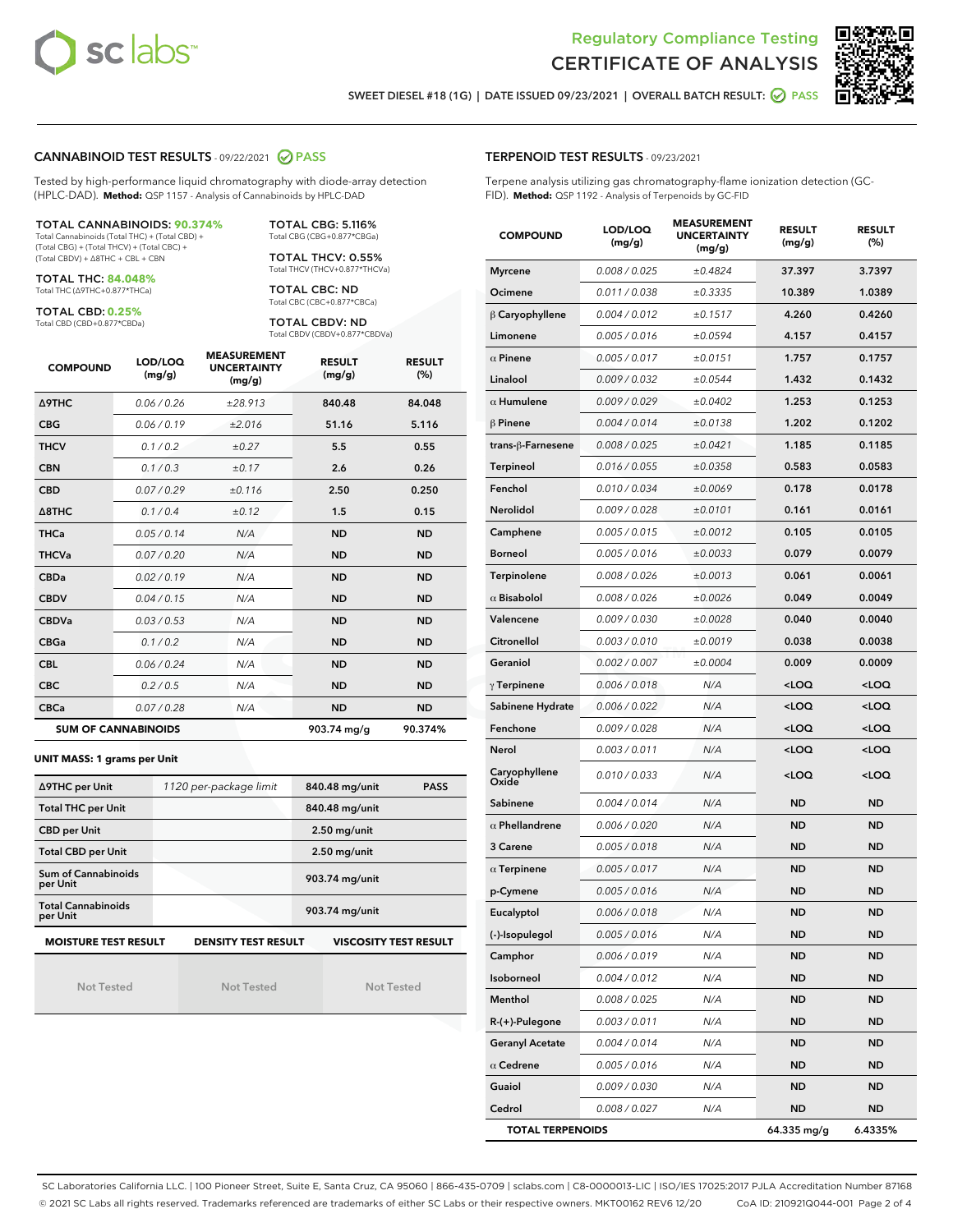



SWEET DIESEL #18 (1G) | DATE ISSUED 09/23/2021 | OVERALL BATCH RESULT: @ PASS

# CATEGORY 1 PESTICIDE TEST RESULTS - 09/23/2021 2 PASS

Pesticide and plant growth regulator analysis utilizing high-performance liquid chromatography-mass spectrometry (HPLC-MS) or gas chromatography-mass spectrometry (GC-MS). \*GC-MS utilized where indicated. **Method:** QSP 1212 - Analysis of Pesticides and Mycotoxins by LC-MS or QSP 1213 - Analysis of Pesticides by GC-MS

| <b>COMPOUND</b>             | LOD/LOQ<br>$(\mu g/g)$ | <b>ACTION</b><br><b>LIMIT</b><br>$(\mu g/g)$ | <b>MEASUREMENT</b><br><b>UNCERTAINTY</b><br>$(\mu g/g)$ | <b>RESULT</b><br>$(\mu g/g)$ | <b>RESULT</b> |
|-----------------------------|------------------------|----------------------------------------------|---------------------------------------------------------|------------------------------|---------------|
| Aldicarb                    | 0.03 / 0.08            | $\geq$ LOD                                   | N/A                                                     | <b>ND</b>                    | <b>PASS</b>   |
| Carbofuran                  | 0.02/0.05              | $>$ LOD                                      | N/A                                                     | <b>ND</b>                    | <b>PASS</b>   |
| Chlordane*                  | 0.03 / 0.08            | $\ge$ LOD                                    | N/A                                                     | <b>ND</b>                    | <b>PASS</b>   |
| Chlorfenapyr*               | 0.03/0.10              | $>$ LOD                                      | N/A                                                     | <b>ND</b>                    | <b>PASS</b>   |
| Chlorpyrifos                | 0.02 / 0.06            | $\ge$ LOD                                    | N/A                                                     | <b>ND</b>                    | <b>PASS</b>   |
| Coumaphos                   | 0.02 / 0.07            | $\ge$ LOD                                    | N/A                                                     | <b>ND</b>                    | <b>PASS</b>   |
| Daminozide                  | 0.02 / 0.07            | $\ge$ LOD                                    | N/A                                                     | <b>ND</b>                    | <b>PASS</b>   |
| <b>DDVP</b><br>(Dichlorvos) | 0.03/0.09              | $\ge$ LOD                                    | N/A                                                     | <b>ND</b>                    | <b>PASS</b>   |
| Dimethoate                  | 0.03/0.08              | $>$ LOD                                      | N/A                                                     | <b>ND</b>                    | <b>PASS</b>   |
| Ethoprop(hos)               | 0.03/0.10              | $\ge$ LOD                                    | N/A                                                     | <b>ND</b>                    | <b>PASS</b>   |
| Etofenprox                  | 0.02 / 0.06            | $\ge$ LOD                                    | N/A                                                     | <b>ND</b>                    | <b>PASS</b>   |
| Fenoxycarb                  | 0.03 / 0.08            | $\ge$ LOD                                    | N/A                                                     | <b>ND</b>                    | <b>PASS</b>   |
| Fipronil                    | 0.03/0.08              | $>$ LOD                                      | N/A                                                     | <b>ND</b>                    | <b>PASS</b>   |
| Imazalil                    | 0.02 / 0.06            | $\ge$ LOD                                    | N/A                                                     | <b>ND</b>                    | <b>PASS</b>   |
| <b>Methiocarb</b>           | 0.02 / 0.07            | $\ge$ LOD                                    | N/A                                                     | <b>ND</b>                    | <b>PASS</b>   |
| Methyl<br>parathion         | 0.03/0.10              | $\ge$ LOD                                    | N/A                                                     | <b>ND</b>                    | <b>PASS</b>   |
| <b>Mevinphos</b>            | 0.03/0.09              | $>$ LOD                                      | N/A                                                     | <b>ND</b>                    | <b>PASS</b>   |
| Paclobutrazol               | 0.02 / 0.05            | $\ge$ LOD                                    | N/A                                                     | <b>ND</b>                    | <b>PASS</b>   |
| Propoxur                    | 0.03/0.09              | $\ge$ LOD                                    | N/A                                                     | <b>ND</b>                    | <b>PASS</b>   |
| Spiroxamine                 | 0.03 / 0.08            | $\ge$ LOD                                    | N/A                                                     | <b>ND</b>                    | <b>PASS</b>   |
| Thiacloprid                 | 0.03/0.10              | $\ge$ LOD                                    | N/A                                                     | <b>ND</b>                    | <b>PASS</b>   |

#### CATEGORY 2 PESTICIDE TEST RESULTS - 09/23/2021 @ PASS

| <b>COMPOUND</b>          | LOD/LOO<br>$(\mu g/g)$ | <b>ACTION</b><br>LIMIT<br>$(\mu g/g)$ | <b>MEASUREMENT</b><br><b>UNCERTAINTY</b><br>$(\mu g/g)$ | <b>RESULT</b><br>$(\mu g/g)$ | <b>RESULT</b> |  |
|--------------------------|------------------------|---------------------------------------|---------------------------------------------------------|------------------------------|---------------|--|
| Abamectin                | 0.03/0.10              | 0.1                                   | N/A                                                     | <b>ND</b>                    | <b>PASS</b>   |  |
| Acephate                 | 0.02/0.07              | 0.1                                   | N/A                                                     | <b>ND</b>                    | <b>PASS</b>   |  |
| Acequinocyl              | 0.02/0.07              | 0.1                                   | N/A                                                     | <b>ND</b>                    | <b>PASS</b>   |  |
| Acetamiprid              | 0.02 / 0.05            | 0.1                                   | N/A                                                     | <b>ND</b>                    | <b>PASS</b>   |  |
| Azoxystrobin             | 0.02/0.07              | 0.1                                   | N/A                                                     | <b>ND</b>                    | <b>PASS</b>   |  |
| <b>Bifenazate</b>        | 0.01 / 0.04            | 0.1                                   | N/A                                                     | <b>ND</b>                    | <b>PASS</b>   |  |
| <b>Bifenthrin</b>        | 0.02 / 0.05            | 3                                     | N/A                                                     | <b>ND</b>                    | <b>PASS</b>   |  |
| <b>Boscalid</b>          | 0.03/0.09              | 0.1                                   | N/A                                                     | <b>ND</b>                    | <b>PASS</b>   |  |
| Captan                   | 0.19/0.57              | 0.7                                   | N/A                                                     | <b>ND</b>                    | <b>PASS</b>   |  |
| Carbaryl                 | 0.02/0.06              | 0.5                                   | N/A                                                     | <b>ND</b>                    | <b>PASS</b>   |  |
| Chlorantranilip-<br>role | 0.04/0.12              | 10                                    | N/A                                                     | <b>ND</b>                    | <b>PASS</b>   |  |
| Clofentezine             | 0.03/0.09              | 0.1                                   | N/A                                                     | <b>ND</b>                    | <b>PASS</b>   |  |

| <b>COMPOUND</b>               | LOD/LOQ<br>(µg/g) | <b>ACTION</b><br><b>LIMIT</b><br>(µg/g) | <b>MEASUREMENT</b><br><b>UNCERTAINTY</b><br>$(\mu g/g)$ | <b>RESULT</b><br>(µg/g) | <b>RESULT</b> |
|-------------------------------|-------------------|-----------------------------------------|---------------------------------------------------------|-------------------------|---------------|
| Cyfluthrin                    | 0.12 / 0.38       | $\overline{c}$                          | N/A                                                     | <b>ND</b>               | <b>PASS</b>   |
| Cypermethrin                  | 0.11 / 0.32       | $\mathcal{I}$                           | N/A                                                     | <b>ND</b>               | <b>PASS</b>   |
| <b>Diazinon</b>               | 0.02 / 0.05       | 0.1                                     | N/A                                                     | <b>ND</b>               | <b>PASS</b>   |
| Dimethomorph                  | 0.03 / 0.09       | 2                                       | N/A                                                     | <b>ND</b>               | <b>PASS</b>   |
| Etoxazole                     | 0.02 / 0.06       | 0.1                                     | N/A                                                     | <b>ND</b>               | <b>PASS</b>   |
| Fenhexamid                    | 0.03 / 0.09       | 0.1                                     | N/A                                                     | <b>ND</b>               | <b>PASS</b>   |
| Fenpyroximate                 | 0.02 / 0.06       | 0.1                                     | N/A                                                     | <b>ND</b>               | <b>PASS</b>   |
| Flonicamid                    | 0.03 / 0.10       | 0.1                                     | N/A                                                     | <b>ND</b>               | <b>PASS</b>   |
| Fludioxonil                   | 0.03/0.10         | 0.1                                     | N/A                                                     | <b>ND</b>               | <b>PASS</b>   |
| Hexythiazox                   | 0.02 / 0.07       | 0.1                                     | N/A                                                     | <b>ND</b>               | <b>PASS</b>   |
| Imidacloprid                  | 0.04 / 0.11       | 5                                       | N/A                                                     | <b>ND</b>               | <b>PASS</b>   |
| Kresoxim-methyl               | 0.02 / 0.07       | 0.1                                     | N/A                                                     | <b>ND</b>               | <b>PASS</b>   |
| <b>Malathion</b>              | 0.03 / 0.09       | 0.5                                     | N/A                                                     | <b>ND</b>               | <b>PASS</b>   |
| Metalaxyl                     | 0.02 / 0.07       | $\overline{c}$                          | N/A                                                     | <b>ND</b>               | <b>PASS</b>   |
| Methomyl                      | 0.03 / 0.10       | 1                                       | N/A                                                     | <b>ND</b>               | <b>PASS</b>   |
| Myclobutanil                  | 0.03 / 0.09       | 0.1                                     | N/A                                                     | <b>ND</b>               | <b>PASS</b>   |
| Naled                         | 0.02 / 0.07       | 0.1                                     | N/A                                                     | <b>ND</b>               | <b>PASS</b>   |
| Oxamyl                        | 0.04 / 0.11       | 0.5                                     | N/A                                                     | <b>ND</b>               | <b>PASS</b>   |
| Pentachloronitro-<br>benzene* | 0.03 / 0.09       | 0.1                                     | N/A                                                     | <b>ND</b>               | <b>PASS</b>   |
| Permethrin                    | 0.04 / 0.12       | 0.5                                     | N/A                                                     | <b>ND</b>               | <b>PASS</b>   |
| Phosmet                       | 0.03 / 0.10       | 0.1                                     | N/A                                                     | <b>ND</b>               | <b>PASS</b>   |
| Piperonylbu-<br>toxide        | 0.02 / 0.07       | 3                                       | N/A                                                     | <b>ND</b>               | <b>PASS</b>   |
| Prallethrin                   | 0.03 / 0.08       | 0.1                                     | N/A                                                     | <b>ND</b>               | <b>PASS</b>   |
| Propiconazole                 | 0.02 / 0.07       | 0.1                                     | N/A                                                     | <b>ND</b>               | <b>PASS</b>   |
| Pyrethrins                    | 0.04 / 0.12       | 0.5                                     | N/A                                                     | <b>ND</b>               | <b>PASS</b>   |
| Pyridaben                     | 0.02 / 0.07       | 0.1                                     | N/A                                                     | <b>ND</b>               | <b>PASS</b>   |
| Spinetoram                    | 0.02 / 0.07       | 0.1                                     | N/A                                                     | <b>ND</b>               | <b>PASS</b>   |
| Spinosad                      | 0.02 / 0.07       | 0.1                                     | N/A                                                     | <b>ND</b>               | <b>PASS</b>   |
| Spiromesifen                  | 0.02 / 0.05       | 0.1                                     | N/A                                                     | <b>ND</b>               | <b>PASS</b>   |
| Spirotetramat                 | 0.02 / 0.06       | 0.1                                     | N/A                                                     | <b>ND</b>               | <b>PASS</b>   |
| Tebuconazole                  | 0.02 / 0.07       | 0.1                                     | N/A                                                     | <b>ND</b>               | <b>PASS</b>   |
| Thiamethoxam                  | 0.03 / 0.10       | 5                                       | N/A                                                     | <b>ND</b>               | <b>PASS</b>   |
| Trifloxystrobin               | 0.03 / 0.08       | 0.1                                     | N/A                                                     | <b>ND</b>               | <b>PASS</b>   |

SC Laboratories California LLC. | 100 Pioneer Street, Suite E, Santa Cruz, CA 95060 | 866-435-0709 | sclabs.com | C8-0000013-LIC | ISO/IES 17025:2017 PJLA Accreditation Number 87168 © 2021 SC Labs all rights reserved. Trademarks referenced are trademarks of either SC Labs or their respective owners. MKT00162 REV6 12/20 CoA ID: 210921Q044-001 Page 3 of 4